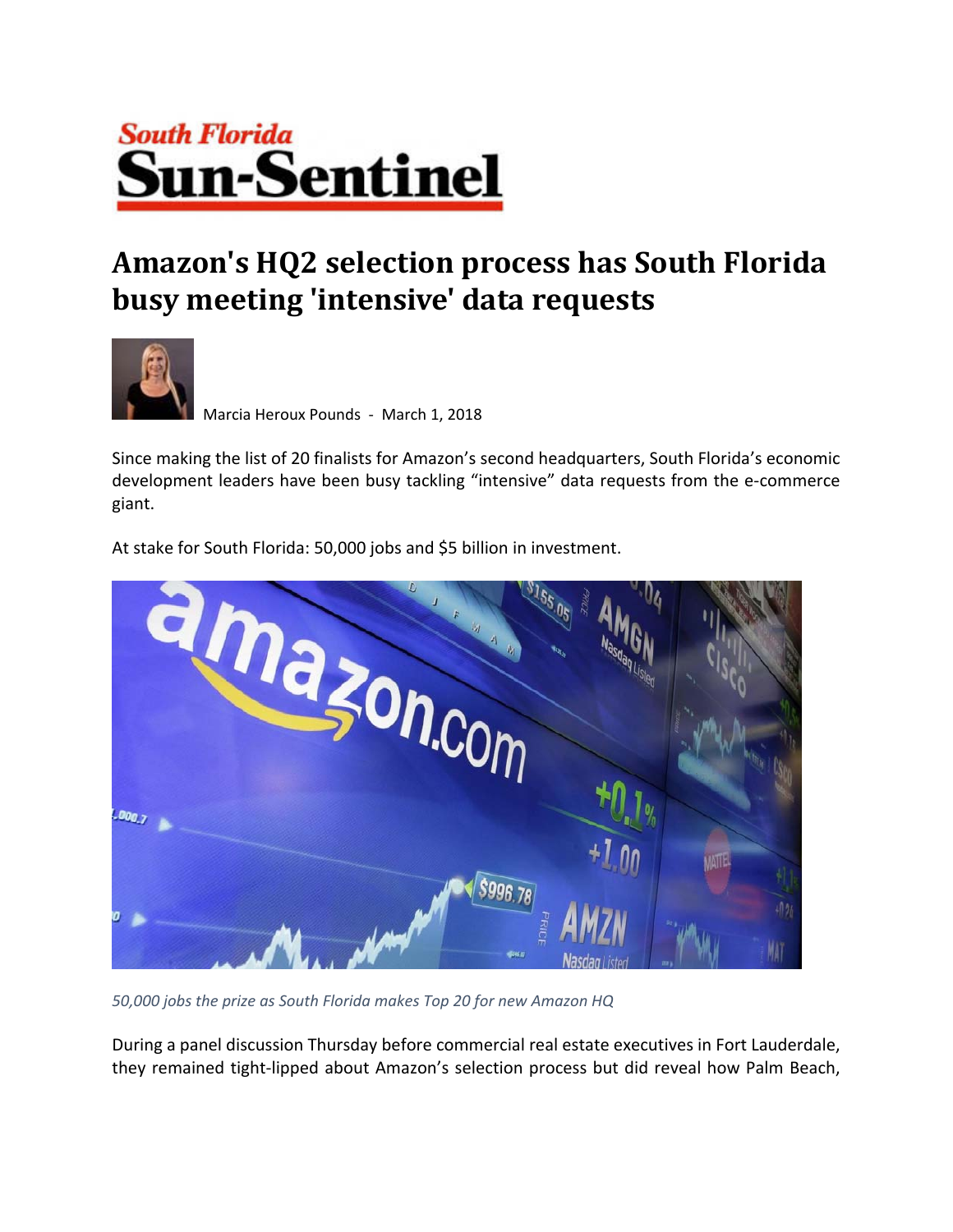Broward and Miami‐Dade counties continue working together to provide the company information on the region and eight proposed South Florida sites.

"We're providing an incredible level of detail that is pretty intensive," said Mike Finney, president and CEO of Beacon Council, Miami‐Dade County's economic development group. "They say they want to make a decision by the end of this year."

He declined to specifiy what data Amazon is seeking. However, in its "request for proposal," Amazon stated it is looking for 100 acres for a development of about 8 million square feet.

"It's just an incredible undertaking," said Finney, the newest economic development leader in South Florida, having joined the Miami‐Dade group about eight months ago.

Appearing before the local chapter of the National Association of Industrial and Office Parks, known as NAIOP, Finney, along with Palm Beach County's Kelly Smallridge and Broward's Bob Swindell, spoke Thursday about their approach to winning corporate relocations — and a bit about Amazon HQ2.

The tri-county region joined forces to submit a bid in October. The economic development leaders said they came together for the bid because they knew they had to pitch regional benefits — abundant and bilingual talent, airports and other transportation, beaches, sports teams and public schools — to be a contender.

In terms of what Amazon is looking for, "the counties alone couldn't click all of those boxes," said Swindell, president and CEO of the Greater Fort Lauderdale Alliance. Together, "we can say to Amazon: We can support this project."

Smallridge, president and CEO of the Business Development Board of Palm Beach County, said because Amazon is looking to add 50,000 jobs, "it made the best sense to put in all the assets of the tricounty area."

The three counties regularly compete with each other for corporate relocation projects from across the country; this is the first major effort where the agencies came together to make a single bid.

"The nature of our work at the end of the day is that we want projects to come to Miami‐Dade County, Kelly wants them to come to Palm Beach, and Bob to Broward. We get that," said Finney, who wrote the Amazon proposal for the region.

Sites proposed include one in Palm Beach County, two in Broward and five in Miami‐Dade, but no specific sites are being disclosed due to Amazon's demand for confidentiality in the process.